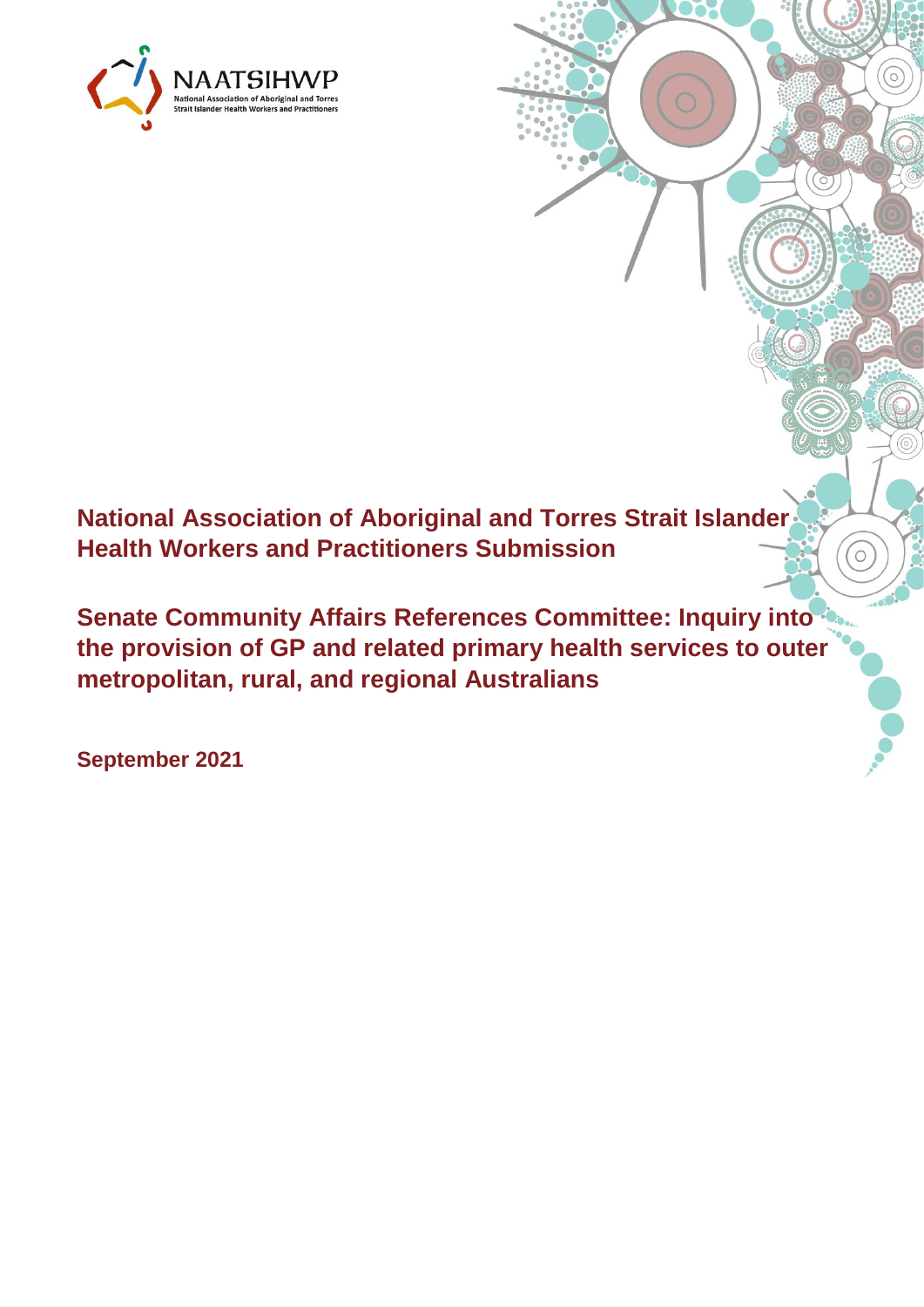## **About NAATSIHWP**

The National Association of Aboriginal and Torres Strait Islander Health Workers and Practitioners is a national peak workforce association committed to ensuring Australia's health care system meets the needs of Aboriginal and Torres Strait Islander people. We have been funded by the Australian Government since establishment in August 2009 to:

- promote the prevention and control of disease and other health conditions in Aboriginal and Torres Strait Islander communities
- improve the health outcomes of Aboriginal and Torres Strait Islander people
- address the impacts of Aboriginal and Torres Strait Islander disadvantage and
- address the under representation of Aboriginal and Torres Strait Islander people working within Australia's health care system.

We achieve this by:

- $\rightarrow$  delivering and collaborating on initiatives to ensure the Aboriginal and/or Torres Strait Islander Health Worker and Health Practitioner workforce is embedded as a vital, valued and professional component of Australia's health care system
- $\gamma$  recognising, addressing and promoting the social and cultural determinants of health
- $\rightarrow$  establishing and maintaining networks, partnerships and alliances with key government agencies, other Aboriginal and Torres Strait Islander organisations, researchers, academic institutions, and other national health bodies
- participating in a range of key strategic initiatives to influence the design and delivery of policies, programs and services and
- > role modelling the benefits of community control, self-determination and implementing rights-based best practice principles and approaches.

A key part of our role involves directly supporting a national membership network of Aboriginal and Torres Strait Islander Health Workers and Health Practitioners. In this respect we:

- $\gamma$  support and promote policies to ensure the effective utilisation and professional integration of the Aboriginal and Torres Strait Islander Health Worker and Health Practitioner workforce
- $\gamma$  provide support, training and resources to improve the prevention, diagnosis, treatment and management of disease and chronic health conditions
- $\angle$  deliver professional development forums, conferences and symposiums
- liaise with regulators, training authorities and employers to ensure the recruitment and retention of a skilled and competent workforce and
- $\alpha$  actively promote education and career pathways.

Any enquiries about this submission should be directed to:

Mr Karl Briscoe Chief Executive Officer National Association of Aboriginal and Torres Strait Islander Health Workers and Practitioners Suite 3, Ground Floor, 31-37 Townshend Street, Phillip ACT 2606 E: [ceo@natsihwa.org.au](mailto:ceo@natsihwa.org.au)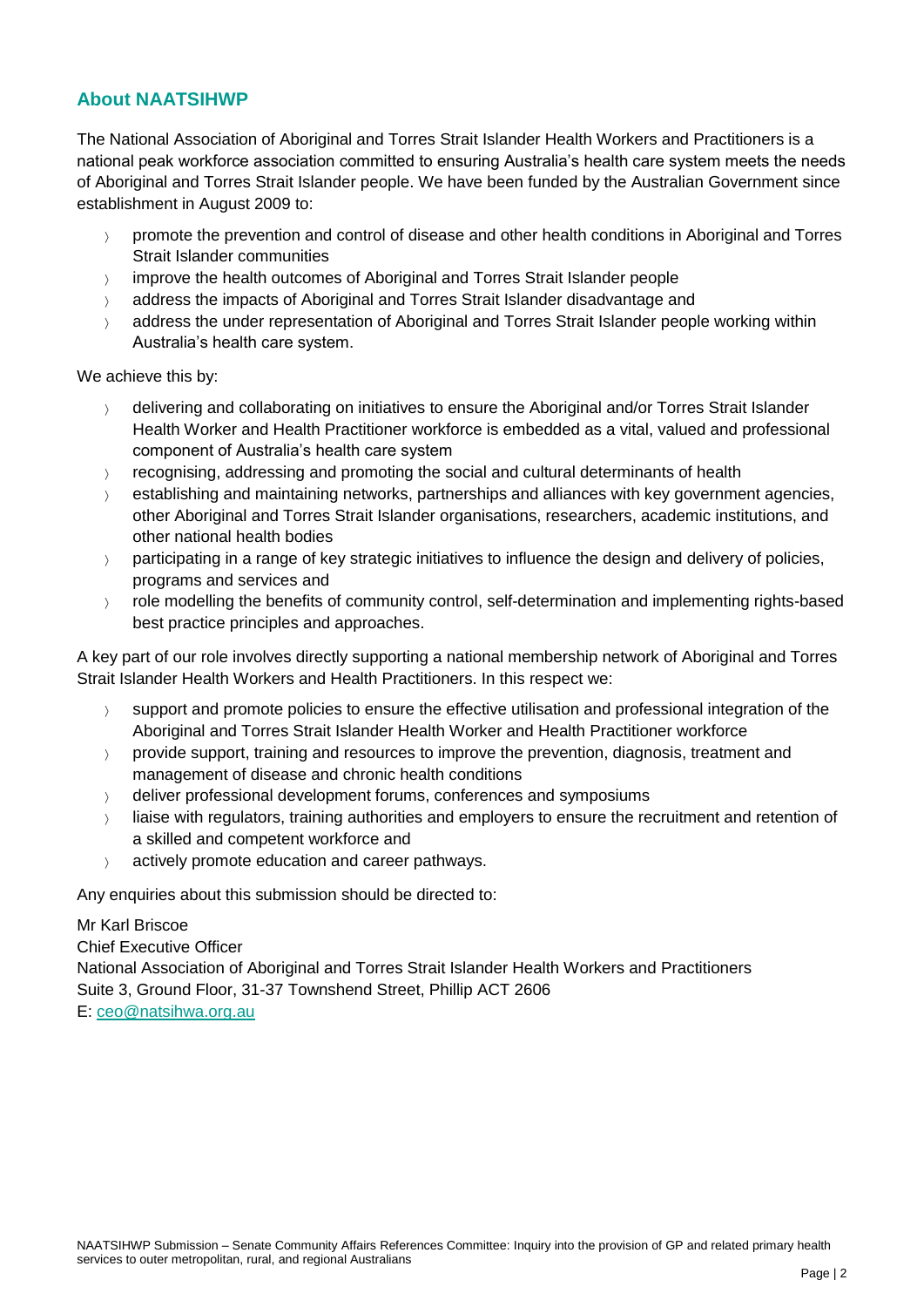## **Introduction**

NAATSIHWP welcomes the opportunity to provide a submission to the Community Affairs References Committee's Inquiry into the Provision of GP and related primary health services to outer metropolitan, rural and regional Australians. As a peak body, NAATSIHWP holds responsibility for ensuring the Aboriginal and Torres Strait Islander Health Worker and Health Practitioner workforce is embedded as a vital, valued and professional component of Australia's health care system.

A key part of our role involves supporting a growing national network of over 1,100 Aboriginal and Torres Strait Islander Health Workers and Health Practitioners through the provision of ongoing support, training and resources. We also work to ensure the voices, perspectives and aspirations of Aboriginal and Torres Strait Islander Health Workers and Health Practitioners are incorporated into the delivery of more effective health, social and workforce policies.

Our submission is focused on the need to improve the health and wellbeing outcomes of Aboriginal and Torres Strait Islander people and, to this end, is shaped by:

- the growing bodies of evidence directly connecting the Aboriginal and Torres Strait Islander Health Worker and Health Practitioner workforce to improved outcomes across the life course, and
- our priority to ensure this workforce is embedded as a vital, valued and professional component of Australia's healthcare system.

As the only culturally based health workforce underpinned by national training and regulation in the world, this workforce provides perhaps one of the most significant demonstrations of how inherent self-determination is to the health and wellbeing of Aboriginal and Torres Strait Islander people.

# **Response to the Terms of Reference**

### **The current state of outer metropolitan, rural, and regional GPs and related services**

Aboriginal and Torres Strait Islander people are more likely than other Australians to live in regional, remote and very remote areas<sup>i</sup> and have higher levels of chronic disease and other pre-existing health conditions. For the Aboriginal and Torres Strait Islander people living in these areas the inadequate availability of and access to culturally safe and responsive health services exacerbates ill health.

Although the Aboriginal community-controlled sector provides a holistic model of health for Aboriginal and Torres Strait Islander people, not all Aboriginal and Torres Strait Islander people access these services and it is therefore important to provide access to culturally safe mainstream services in all locations, including government health services and private practice.

For Aboriginal and Torres Strait Islander people the effects of colonisation are ongoing and racism continues to be experienced by Aboriginal and Torres Strait Islander people both working in and accessing the health care system. In this context 'access' incorporates measures of availability, affordability and acceptability.<sup>ii</sup>

In terms of accessibility, embedding culturally safe care to eliminate racism will be crucial to addressing inequality and to ensuring access to high quality of health care for Aboriginal and Torres Strait Islander people. This is a priority identified in the *National Aboriginal and Torres Strait Islander Health Plan 2013- 2023* and the *National Aboriginal and Torres Strait Islander Health Workforce Strategic Framework 2016- 2023*.

Going forward a focus on investing in, expanding and strengthening the Aboriginal and Torres Strait Islander health professional workforce as part the provision of GP and primary health care services in outer metropolitan, rural, and regional GPs will be essential for improving the health and wellbeing of Aboriginal and Torres Strait Islander people.

This workforce brings an intuitive understanding of cultural safe and responsive care into the provision of health services. Yet an under representation of Aboriginal and Torres Strait Islander people working in the health care system continues to impact on the accessibility of healthcare services to Aboriginal and Torres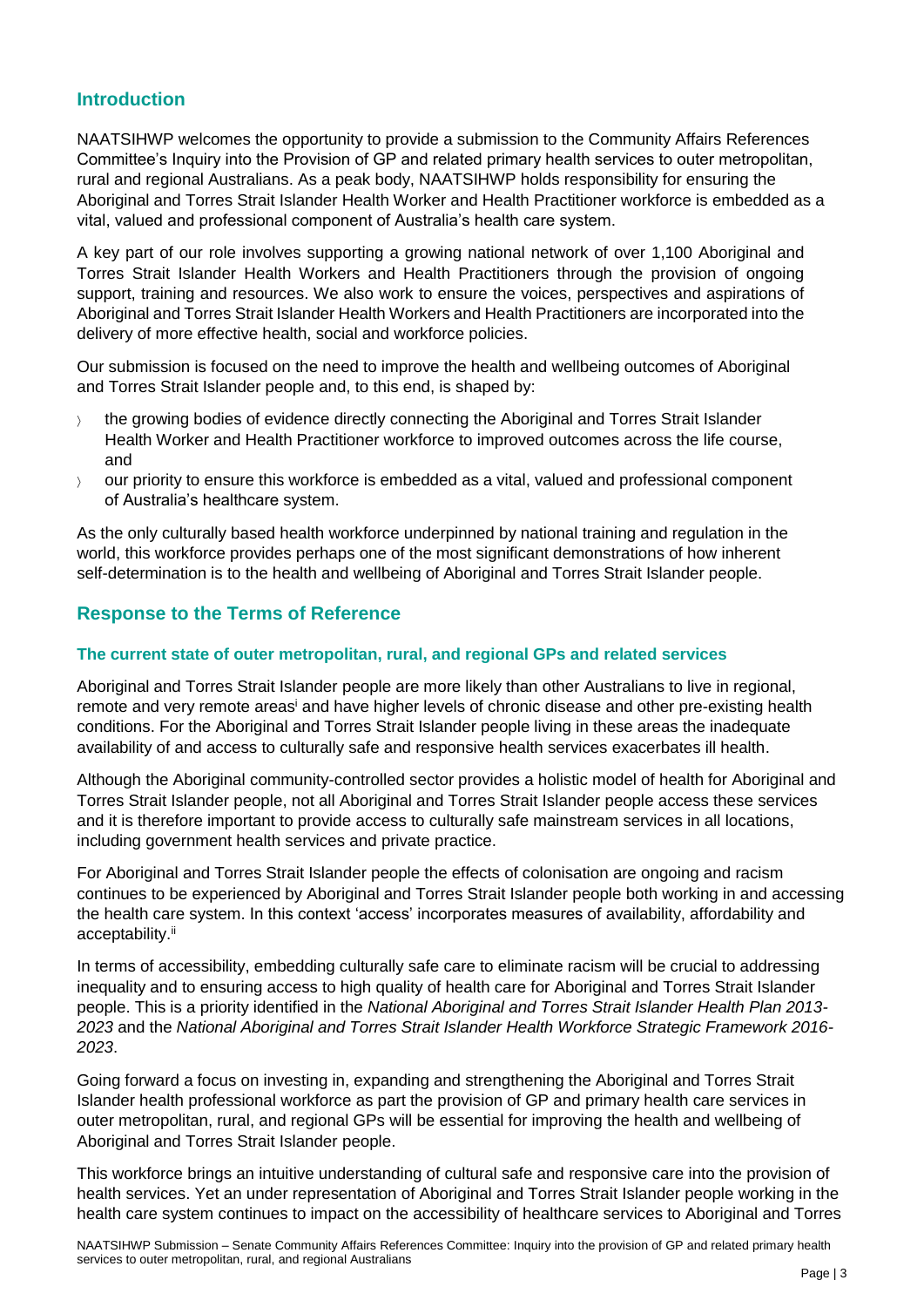Strait Islander people. In this regard the Aboriginal and Torres Strait Islander Health Worker and Health Practitioner workforce is particularly underutilised. Across mainstream Australia few know, understand or recognise Aboriginal and Torres Strait Islander Health Workers and Health Practitioners as stand-alone professions.

By way of background, Aboriginal and Torres Strait Islander Health Workers and Health Practitioners work on the frontline of Australia's Health care system. They are rarely part of the fly in fly out workforce but instead have a lived experience in and deep understanding of the communities they serve.

Their combination of clinical, cultural, social and linguistic skills delivers an engagement capability and community reach that sets them apart from others working in the health care system. They act as cultural brokers; health system navigators; and provide a high standard of culturally safe and responsive primary health care. Their ability to respond to the clinical, social and cultural needs and contexts of Aboriginal and Torres Strait Islander families and communities positions them as unique among Health Professionals.

Of the two professions Aboriginal and Torres Strait Islander Health Practitioners, have a high level of clinical skills and are trained to work autonomously. In recognition, they have been required to meet practice standards and register under the National Registration and Accreditation Scheme with the Aboriginal and Torres Strait Islander Health Practice Board of Australia since 2012.

The Aboriginal and Torres Strait Islander Health Worker and Health Practitioner workforce plays a vital role in Australia's Health Care system. Evidence shows that support provided by Aboriginal and Torres Strait Islander Health Workers and Practitioners directly translates to higher levels of patient satisfaction and care. Additionally, this evidence demonstrates that the Aboriginal and Torres Strait Islander Health Worker and Practitioner workforce is integral to the delivery of culturally safe and responsive care. <sup>iii</sup>

Implementing measures to increase the professional deployment of this workforce and ensuring Aboriginal and Torres Strait Islander Health Workers and Health Practitioners are embedded as part of multidisciplinary health care teams in GP practices and other related primary health services in outer metropolitan, rural, and regional locations will be key to meeting future population health needs, embedding cultural safety and facilitating improved Aboriginal and Torres Strait Islander health and wellbeing outcomes.

### **Current state and former Government reforms to outer metropolitan, rural and regional GP services and their impact on GPs**

### *The Stronger Rural Health Strategy*

The Stronger Rural Health Strategy announced as part of the 2018-19 budget helped to draw attention to the need to address underrepresentation of Aboriginal and Torres Strait Islander people working in the health care system. It invested in four Aboriginal and Torres Strait Islander Health Professional Organisations (ATSHIPOs), including NAATSIHWP, to:

- $\rightarrow$  develop and implement strategies to improve recruitment and retention of Aboriginal and Torres Strait Islander health professionals in clinical and non-clinical roles
- $\rightarrow$  improve the skills and capacity of the Aboriginal and Torres Strait Islander health workforce
- promote culturally safe and responsive environments for Aboriginal and Torres Strait Islander patients and health professionals
- $\rightarrow$  improve completion, graduation and employment rates for Aboriginal and Torres Strait Islander health students
- build an evidence base to improve the quality of health workforce planning and future policy platforms and
- $\rightarrow$  contributing to the development of Australian Government policies that impact on Aboriginal and Torres Strait Islander people.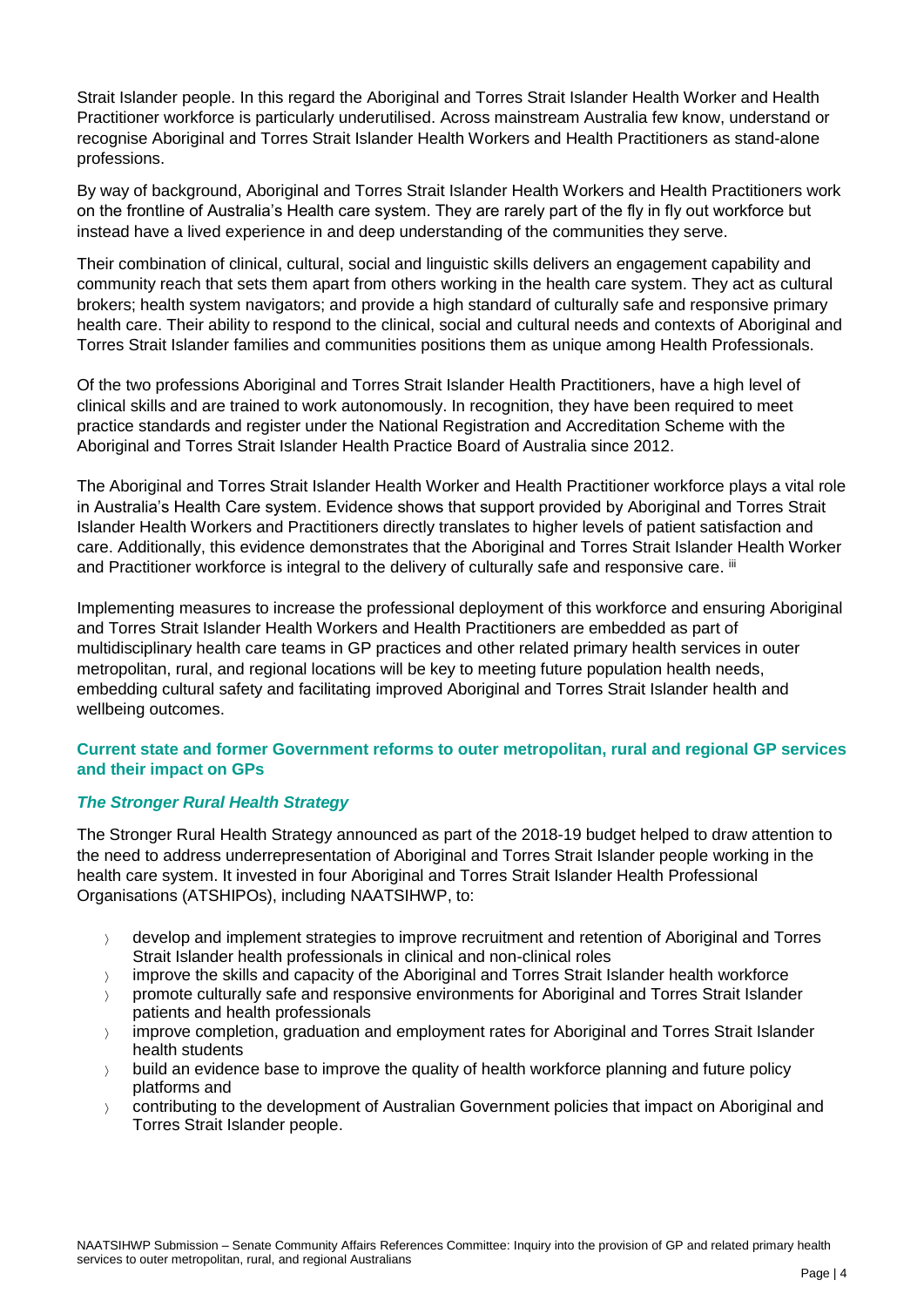Although a number of significant gains have been made over the past four years, major barriers remain and there is wide recognition that an ongoing focus on growing and strengthening the Aboriginal and Torres Strait Islander health workforce is required.

Strategies for achieving this have been codesigned with considerable input and direction from the ATSIHPOs and other peak Aboriginal and Torres Strait Islander organisations and are included for action within the National Aboriginal and Torres Strait Islander Health Workforce Strategic Framework and Implementation Plan 2021–2031. Ongoing and increased investment in the ATSIHPO's under the Rural Health Strategy is critical to the implementation of actions within this plan and will help to embed Aboriginal and Torres Strait Islander health professionals into the infrastructure of rural health and lead to improved health, education and employment outcomes for Aboriginal and Torres Strait Islander people living in outer metropolitan, rural and regional areas across Australia

### *GP Training Reforms*

To improve the health and wellbeing outcomes of Aboriginal and Torres Strait Islander people all GP training reforms must include a focus on culturally safe practice consistent with the *National Scheme's Aboriginal and Torres Strait Islander Health and Cultural Safety Strategy 2020-2025* developed within Ahpra. This strategy sets out that cultural safety must be defined by Aboriginal and Torres Strait Islander Peoples, is a critical component of patient safety, and aims to make cultural safety the norm for Aboriginal and Torres Strait Islander patients.

The Strategy provides guidance on how to ensure culturally safe and respectful practice, and that all registered health practitioners must take steps to:

- a) Acknowledge colonisation and systemic racism, social, cultural, behavioural and economic factors which impact individual and community health;
- b) Acknowledge and address individual racism, their own biases, assumptions, stereotypes and prejudices and provide care that is holistic, free of bias and racism;
- c) Recognise the importance of self-determined decision-making, partnership and collaboration in healthcare which is driven by the individual, family and community;
- d) Foster a safe working environment through leadership to support the rights and dignity of Aboriginal and Torres Strait Islander people and colleagues<sup>iv</sup>.

To support the uptake of culturally safe practice and the delivery of culturally safe and responsive care there is also scope to ensure that GP training reforms include evidence based best practice models of care for Aboriginal and Torres Strait Islander people, noting the ATSIHPO's are well placed to assist and support with this reform. NAATSIHWP, in particular, would welcome an opportunity to support the inclusion of models that recognise and embed the roles of Aboriginal and Torres Strait Islander Health Workers and Health Practitioners within the GP training curriculum.

### *The Medicare Rebate Freeze*

In regards to the Medicare rebate freeze it is important to note that as part of the Medicare Benefits Scheme (MBS) Review conducted from 2015-2020, an Aboriginal and Torres Strait Islander Health Reference Group provided practical solutions to issues within the MBS that are negatively impacting upon the delivery of primary healthcare to Aboriginal and Torres Strait Islander clients. In particular they recommended the extension and/or expansion of many MBS referral and follow up pathways to enable complex chronic conditions to be addressed through a holistic continuum of care across the life course. While 13 of the 17 recommendations were endorsed, only 2 were fully endorsed with the remaining 11 supported '*in principal'* only.

Although a failure to bolster these referral pathways or to facilitate culturally safe and responsive continuums of care places the value and effectiveness of the 715 Aboriginal and Torres Strait Islander Peoples health assessment and many other aspects of primary healthcare at risk, a statement on how and when action will be taken to address these recommendations has yet to be forthcoming.

To ensure the health care system is equipped to better meet the needs of Aboriginal and Torres Strait Islander people, affordable and accessible continuums of care must be provided.

Under the National Agreement on Closing the Gap, frameworks for shared decision making are now intended to guide and underpin the way government works with Aboriginal and Torres Strait Islander peoples and in this respect the establishment of open and transparent pathways for sharing information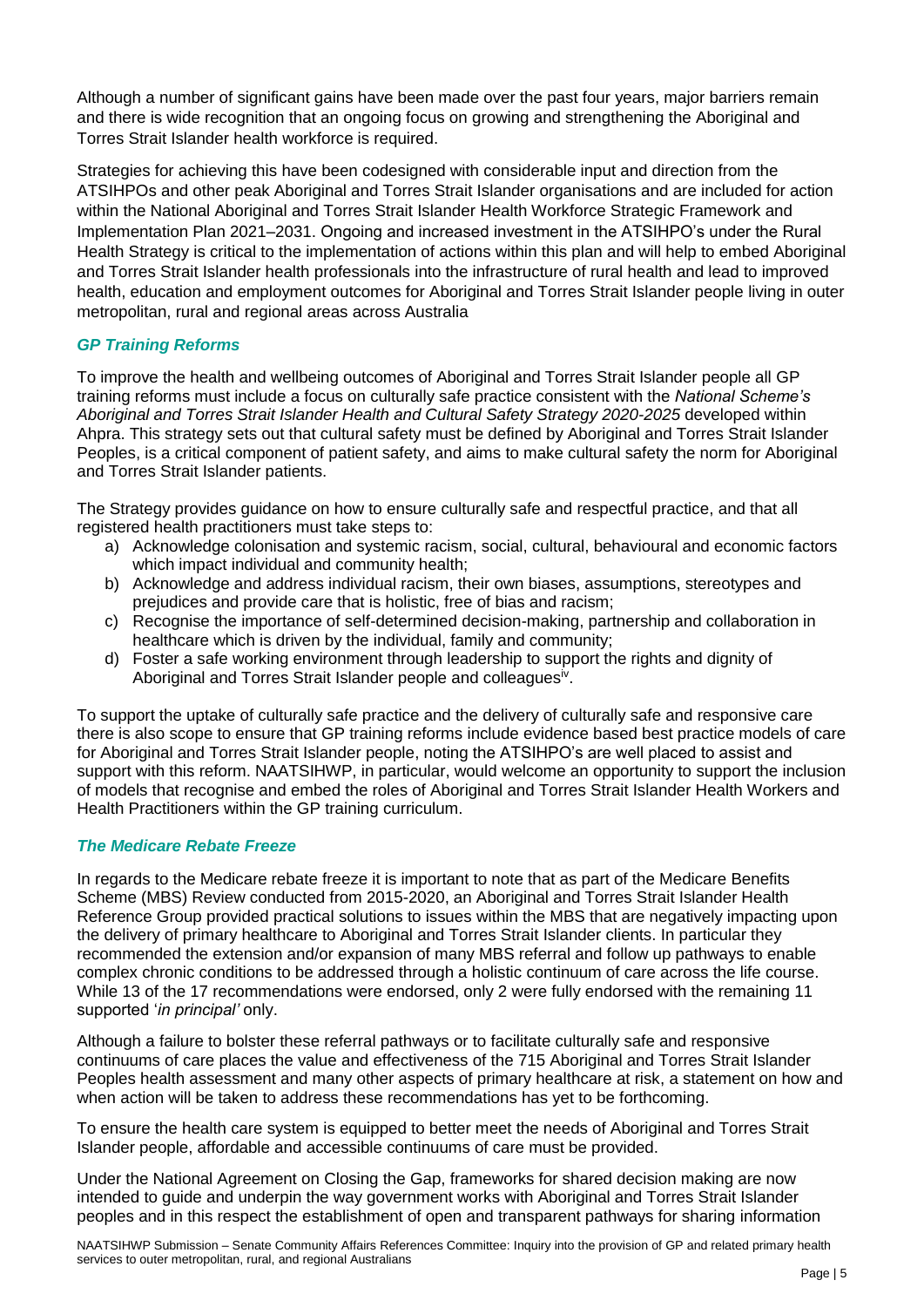and decisions in regards to the recommendations of the MBS Review's Aboriginal and Torres Strait Islander Reference Group should be prioritised.

#### **The impact of the COVID-19 pandemic on doctor shortages in outer metropolitan, rural, and regional Australia**

The COVID-19 pandemic has put a significant strain on all of Australia's workforce and this has major implications, particularly for Aboriginal and Torres Strait Islander people living in regional, rural and remote communities. Outbreaks of the virus pose significant risks to Aboriginal and Torres Strait Islander people. As previously mentioned, the levels of chronic health and other pre-existing health conditions, together with poor infrastructure, food insecurity and overcrowded housing contributes to potential emergency situations. For those living in rural and remote communities, with poor access to health services the risks are magnified. Relying on the fly in fly out workforce is not always feasible and can be complex when borders and communities are closed. Further, there have been reports of racism in hospitals for Aboriginal and Torres Strait Islander patients during testing and treatment for COVID-19. This reinforces the need to invest in the Aboriginal and Torres Strait Islander health workforce with a focus on local solutions. The approach is essential to increasing access to care, maintaining service continuity and meeting demand during times of crises.

Importantly, Aboriginal and Torres Strait Islander Health Practitioners should be recognised and included as a valued and critical resource in the rollout of the COVID-19 Vaccine Program and other national public health initiatives. Although they have the skills and qualifications necessary to administer vaccines, in some States and Territories they do not have the legal authority. Through the national response to COVID-19 all governments have proven their ability to work together to fast track reform and harmonise health legislation and regulation. Immediate action to harmonise medicines authorities across all jurisdictions for Aboriginal and Torres Strait Islander Health Practitioners would improve the professional integration and utilisation of this asset. This should be actioned as a priority as it would have an immediate impact on vaccination workforce capacity and capability for COVID-19 rollout and for future public health initiatives.

The role that Aboriginal and Torres Strait Islander Health Workers can also play in terms of combatting vaccine hesitancy, community engagement and the communication of public health measures also needs to be recognised.

#### **Other related matters impacting outer metropolitan, rural, and regional access to quality health services**

Aboriginal and Torres Strait Islander people access both mainstream and Aboriginal community-controlled health services. Embedding the Aboriginal and Torres Strait Islander Health Worker and Health Practitioner workforce in all services including Aboriginal community-controlled health organisations, government and private practices is critical to ensure the needs of Aboriginal and Torres Strait Islander people are met. To improve the take up and utilisation of this workforce, primary health care providers should implement best practice and effective models of care within their routine operations. This would improve recruitment and retention of the workforce and facilitate improved access to culturally safe and responsive health services for Aboriginal and Torres Strait Islander people.

Additionally, it is crucial to increase and strengthen the number of Aboriginal and Torres Strait Islander staff working in the health system across all health professions and categories of workers, from executive level to administrative staff. Investment in ensuring Aboriginal and Torres Strait Islander health professionals are enabled to deliver healthcare in remote communities including as local employees and as part of fly in fly out models of care, will support health service providers and Aboriginal and Torres Strait Islander people accessing care. This will allow for a strengthened and culturally safe health care system in all areas, including regional, rural and remote locations.